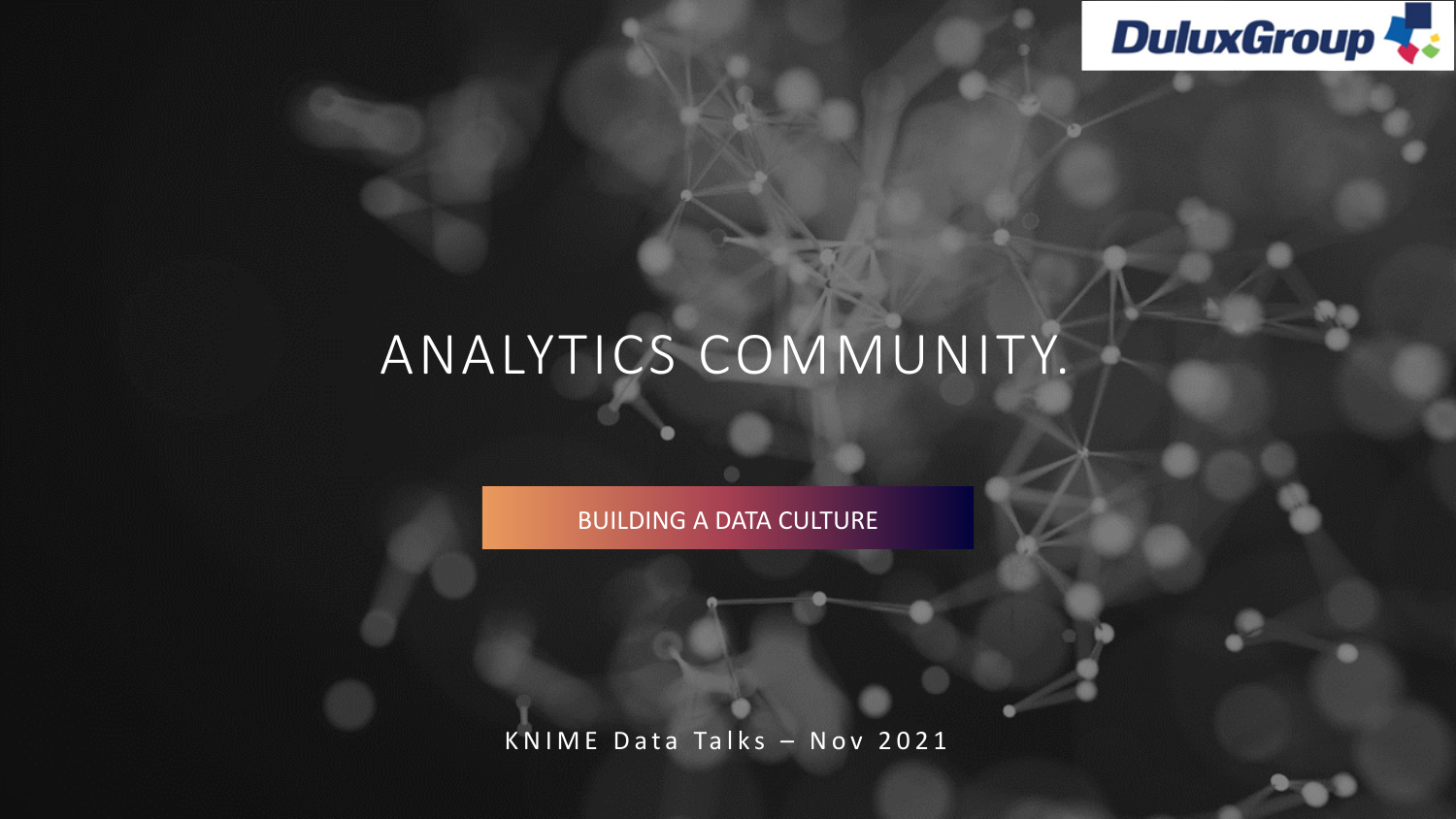



# AGENDA

A Data Culture is organic Analytics Community of Practice Equipping the community with the right tools and education Be a real community, not a c o u n c i l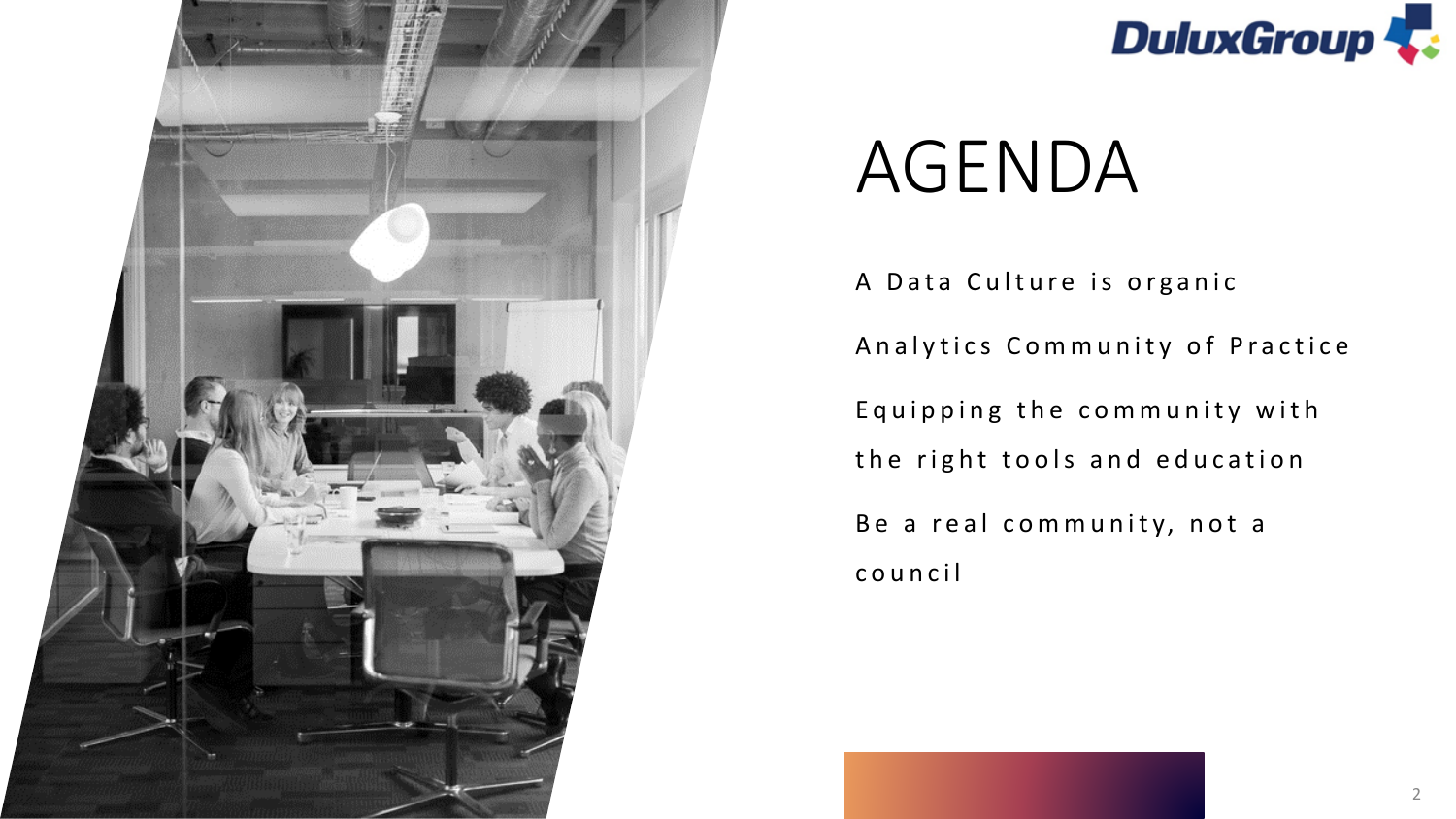

### A data culture is a living organism

- Top down and bottom up, doesn't exists in creating cultures.
- Strong data cultures grow organically, so start small, word of mouth get's out and the community grows



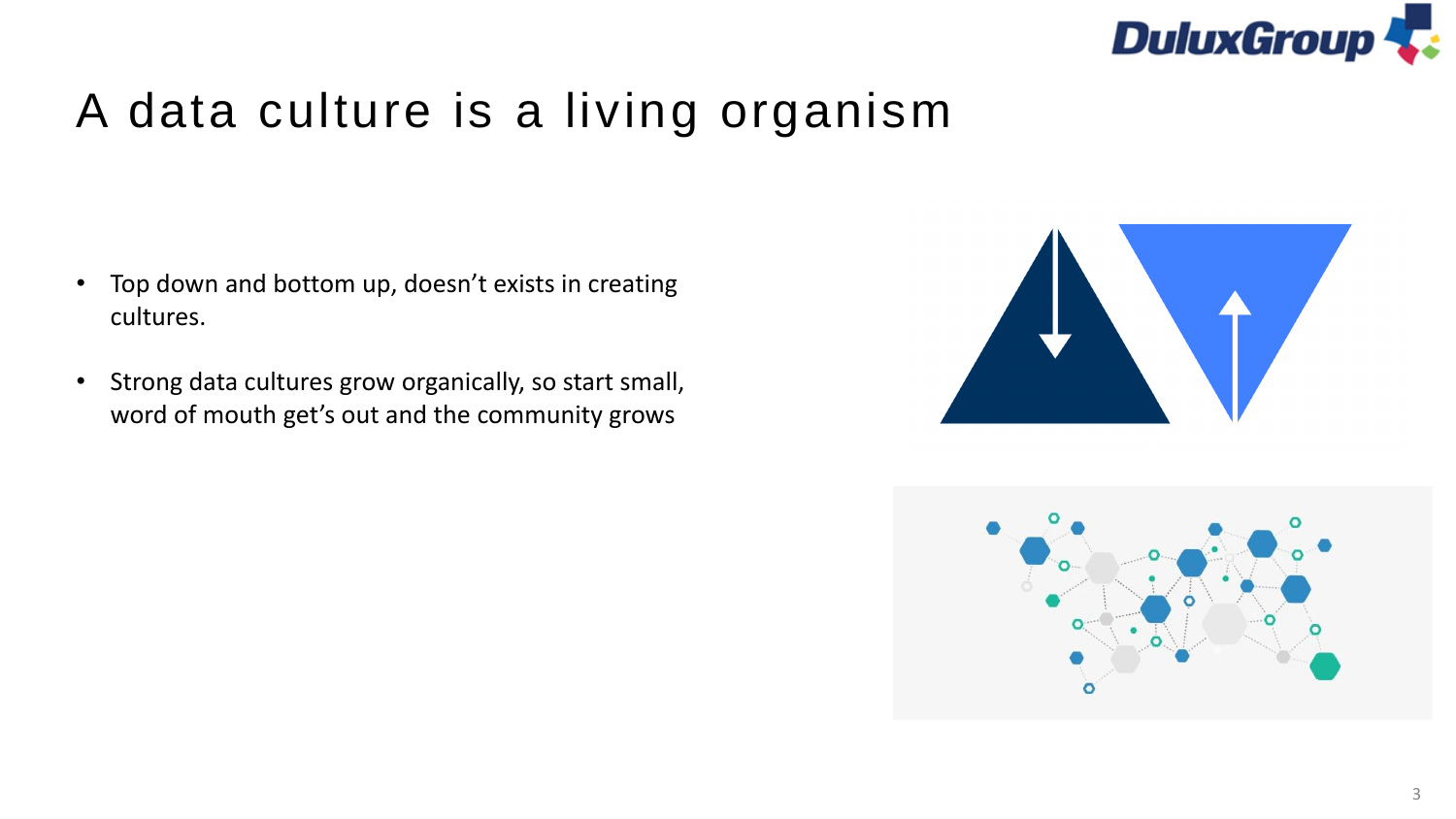

### All organisation's have data Hero's!



- Analysts that work functionally very close to the decision.
- Typically not known to many
- Hold your closets data and analytics assets very day
- Have huge working hours
- Drown in excel and data wrangling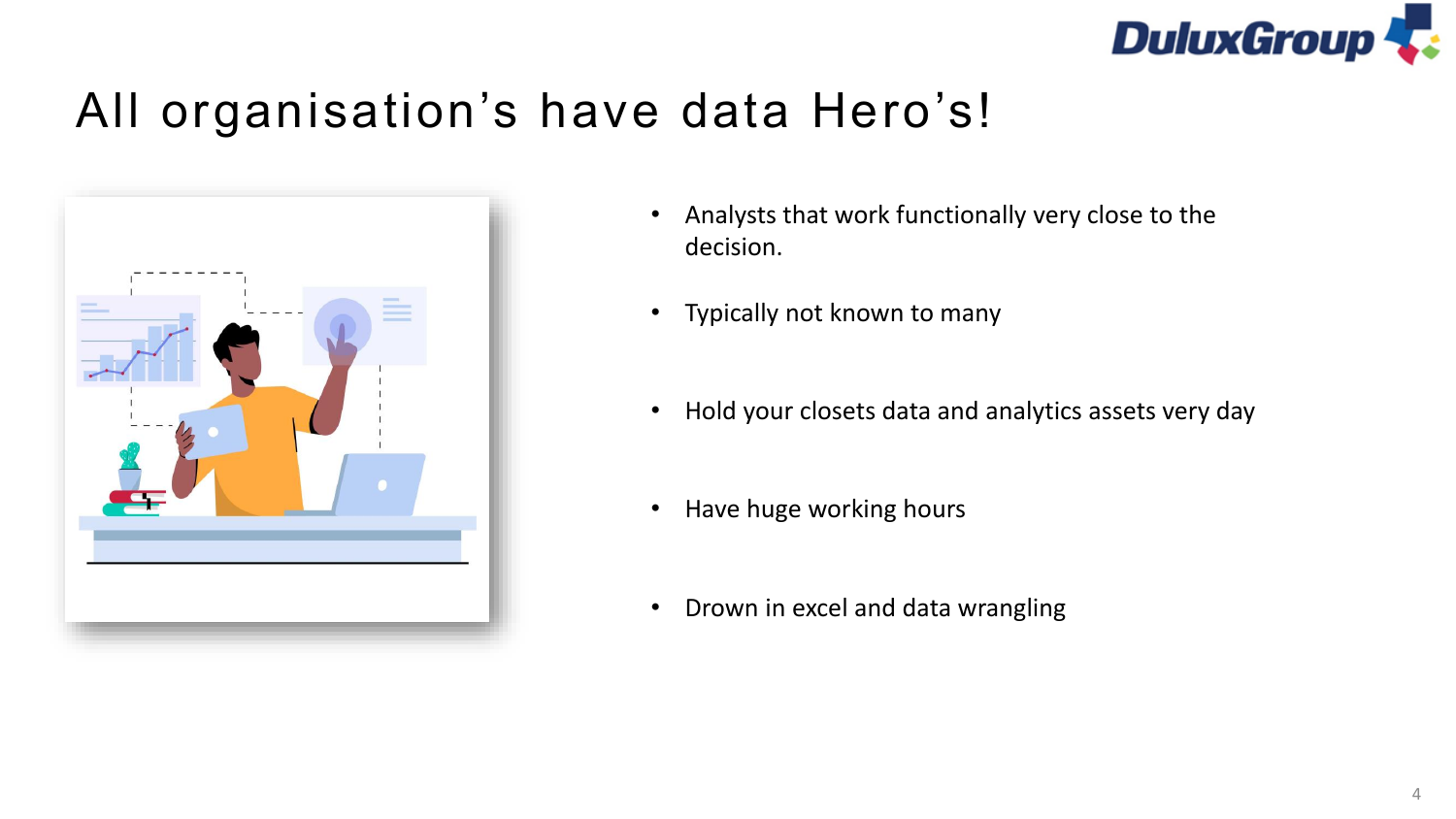

### Analytics Community of Practice [ACOP]



#### **Who are we?**

- We are the Analytics Community of Practice or ACOP for short, but really just a bunch of peep's that work with data and do analysis as part of our daily jobs.
- We are a community of analysts that share our daily challenges and opportunities with data and analytics with each other, and strive to learn and accelerate datato-insights beyond just normal "excel".
- We call this the 1m challenge, referring to the 1million row limit that excel places on our ability to accelerate analysis.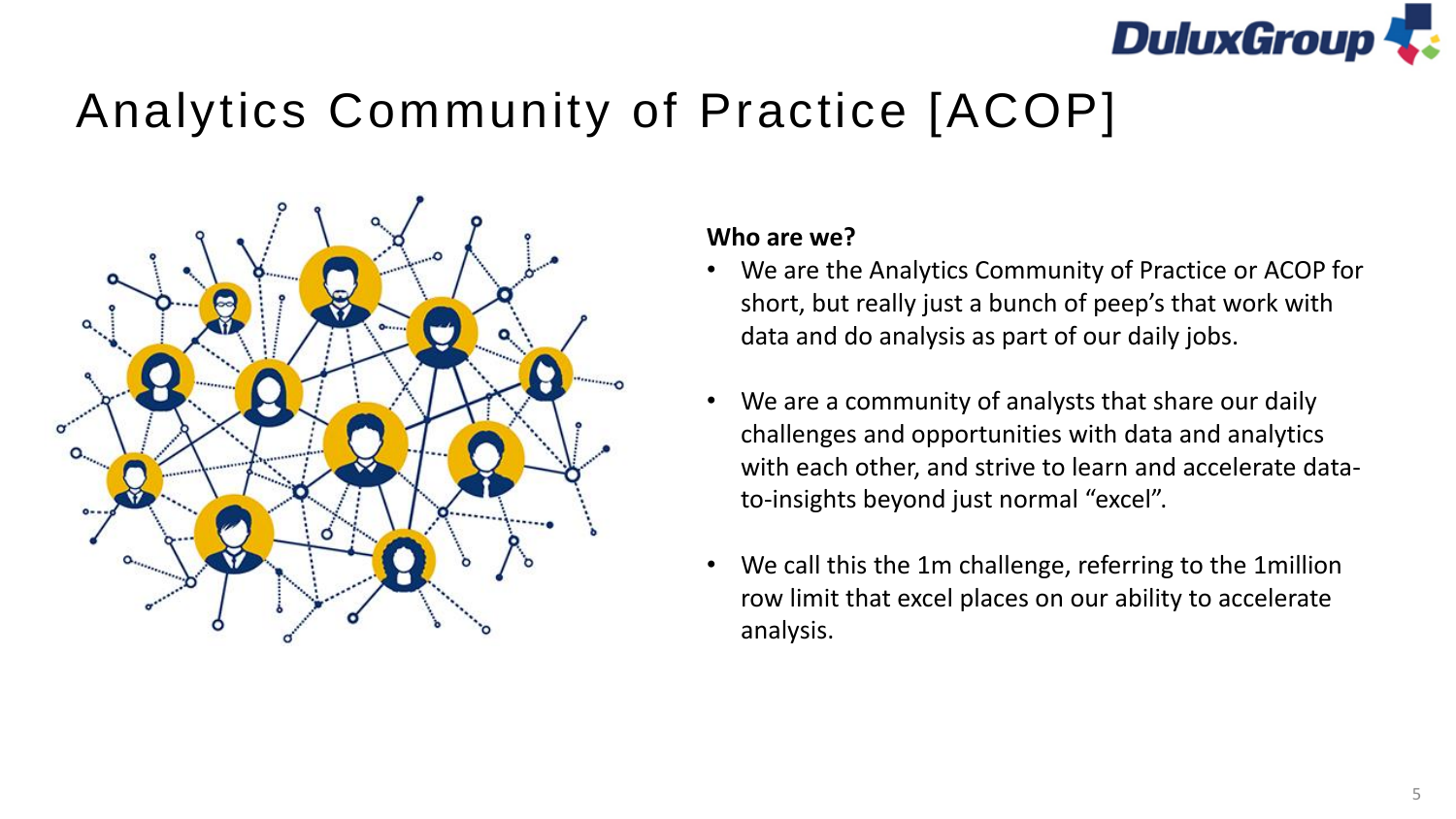### Empowering the analytics community with the right toolsets





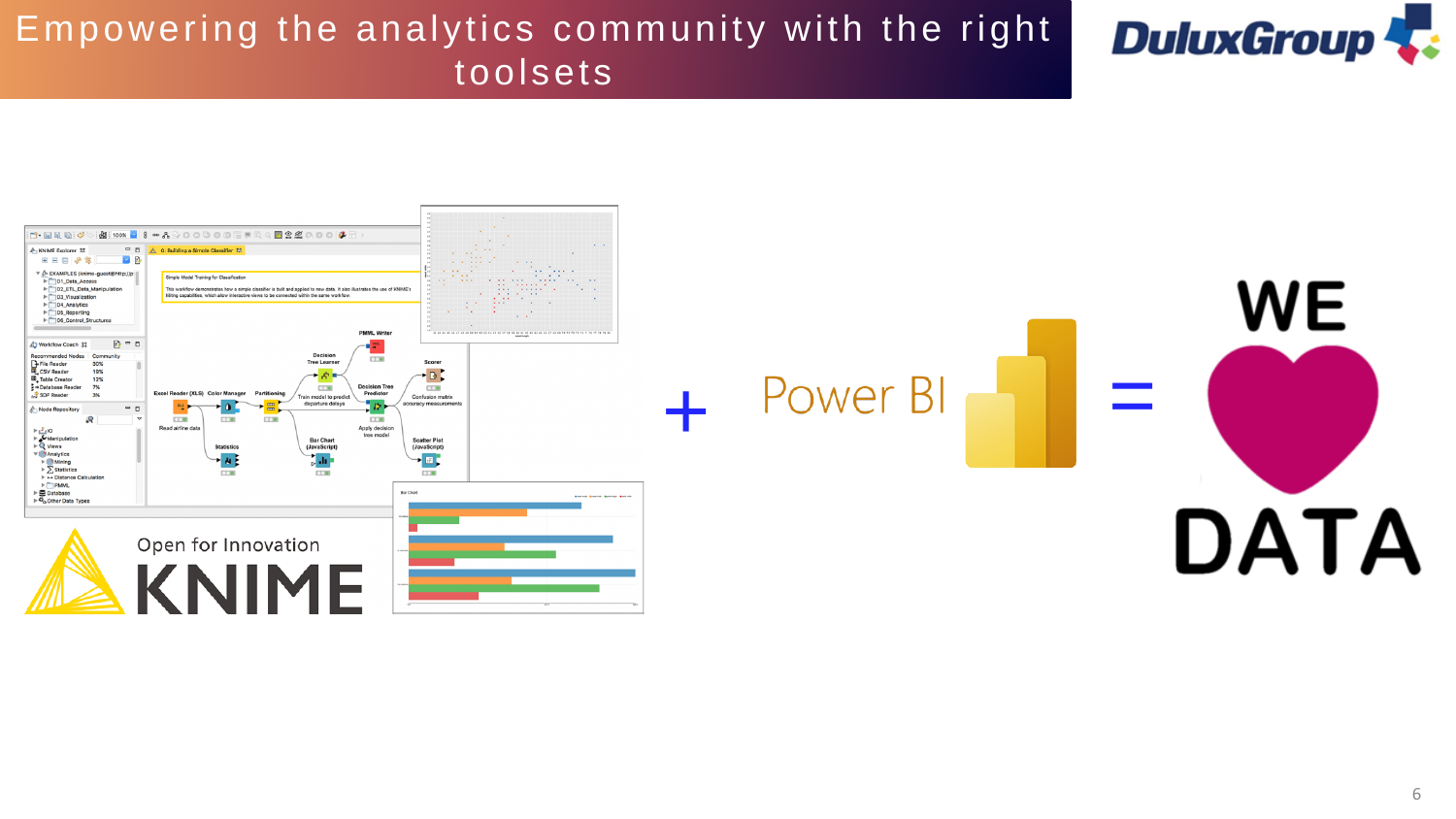### Invest =Time + Training+ Tools in the community





- 5 day training with Forest Grove
- Hands on data challenge solve
- Tools uplift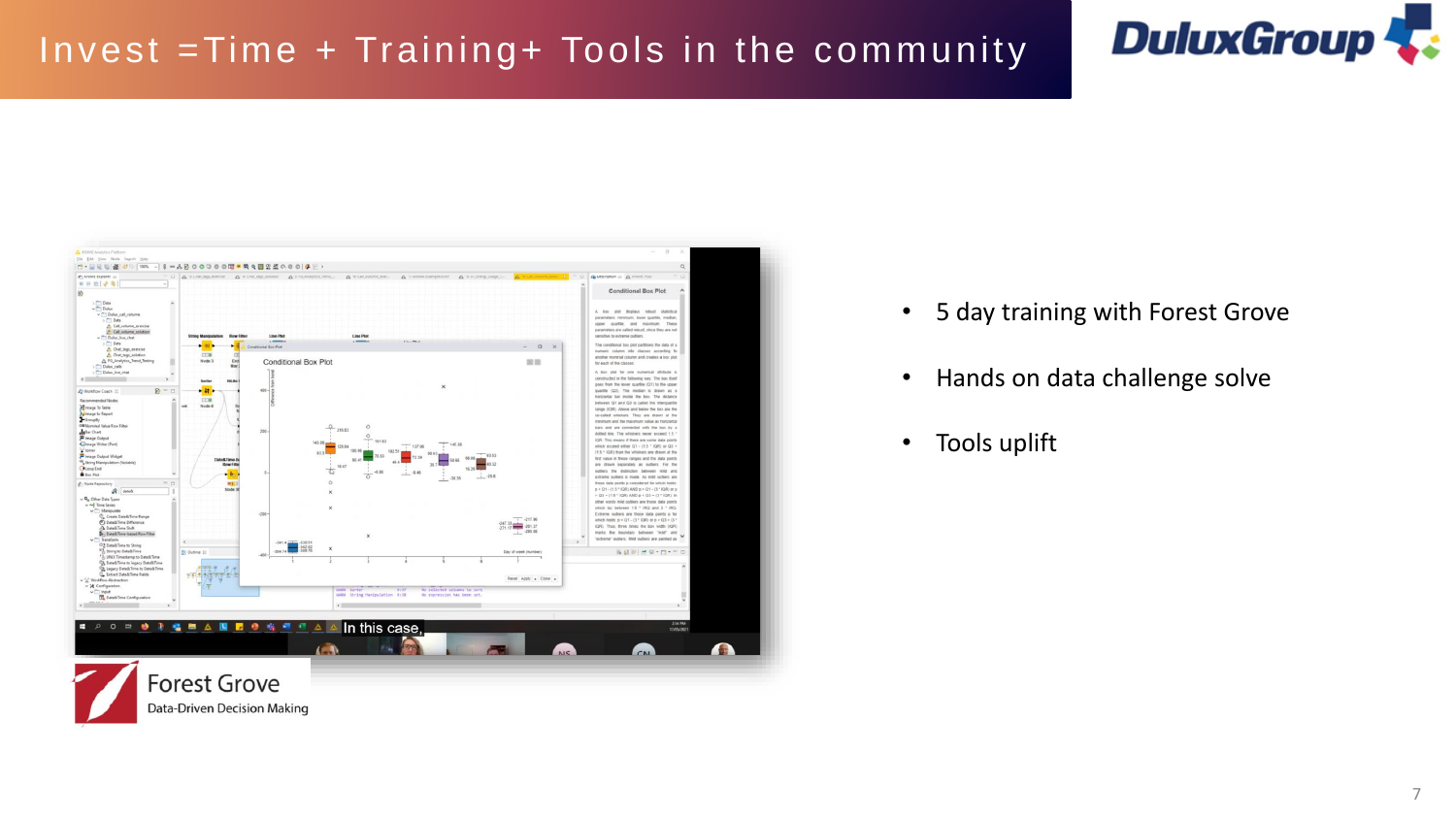

## Celebrate WINS and Help each other, real community!

- Community monthly get togethers
- Showcase each others analytical assets
- Talk about technology, data and analytics challenges
- Help each other…this means time spent with each other on analytical problem solving!
- A newsletter to communicate to the rest of the organisation.